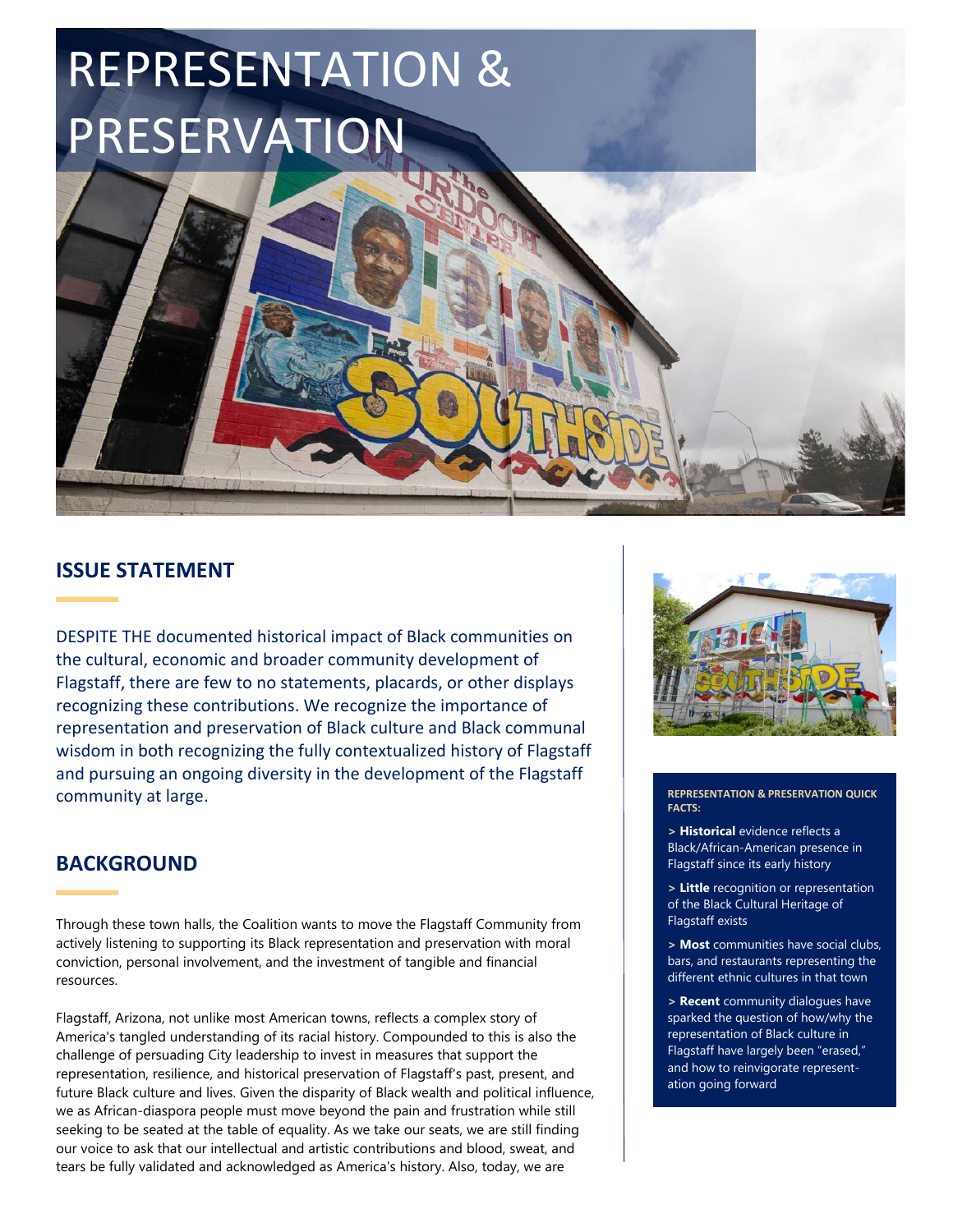# **BACKGROUND (CONT)**

asking this in the bitter memory of our African ancestors who were bought and sold here, and with whipped backs, toiled as free labor to build these United States of America.

Historically, a northern Arizona town's first census in 1860 counted twenty-one 'Freed Black Male[s] or Female[s].' Africana people have been in Flagstaff since the 1880s when men arrived here to work on the railroad. In the 1920s, a significant number of Black people would migrate to Flagstaff to work as lumberjacks. Black people came here to find better lives for their families. They found other work as miners, farmhands, housekeepers, cooks, shopkeepers, and ultimately, teachers, school administrators, and what was then referred to as secretaries.

The Black population has never been one of vast numbers. However, our presence in the Community was not what many of us describe today as being "invisible" in a population of seventy thousand residents.

The newly formed Lived Black Experience CommUnity Coalition are twelve members who currently reside or have resided in Flagstaff. Our mission to create discussions that educate, enlighten, and inform our acquaintances, friends, and neighbors of other ethnicities, but primarily of European -American descent, about our our-story and experiences while living black in Flagstaff.

#### **Following are several key historical aspects of Flagstaff's Black/African-American community:**

- African-Americans in Flagstaff have primarily lived the Southside and Pine Knoll areas.
- Many of the homes where Black people resided are stilled owned by the original family, but the owner no longer lives in Flagstaff.
- Black representation and preservation cannot be discussed without mention of the Black church, which has always been the community center. The Black church has historically served as both the school site



and place for social functions. During the week, the Black church has been the daycare center and preschool, and provides meals to the clergy and its congregants, community, and people without homes. Some Black churches also have a prison ministry that assists newly released prisoners with finding housing, clothing for interviews, and securing job placement. Most importantly, the Black church provided childcare during the summer with Vacation Bible School and was historically the meeting place during the Civil Rights Movement.

On Sundays, the church becomes a place of fellowship, praise and worship, while also providing spiritual guidance and healing.

Flagstaff has four historically African-American churches:

- o First Missionary Baptist where Evangelist Shirley Sims is the Assistant Minister (219 South Elden Street)
- o Springhill Baptist Church led by second-generation church Pastor Cemie Clayton (624 South O'Leary Street)
- o Riverside Church of God in Christ (419 South Verde Street)
- o Harbert AME Church (424 South San Francisco Street)
- The Black community has always had businesses that provide services unique to the culture. For example, there were black barbershops and hair salons, hat shops, butcher shops that sold meats like chicken gizzards, chitlins', fatback, oxtails, and turkey wings. Black people have always owned restaurants specializing in soul food cuisine, which traditionally includes collard greens, lima beans, okra, and black-eyed peas complemented with white rice and gravy, macaroni and cheese, buttermilk biscuits, or cornbread.
- While most of Flagstaff's Black men were lumberjacks, railroad men, and miners, the women, like most in the African-American culture, were laundresses, shopkeepers, cooks, seamstresses, nurses, and maids. Those fortunate enough to complete specialized studies or four-year colleges became then called secretaries and schoolteachers.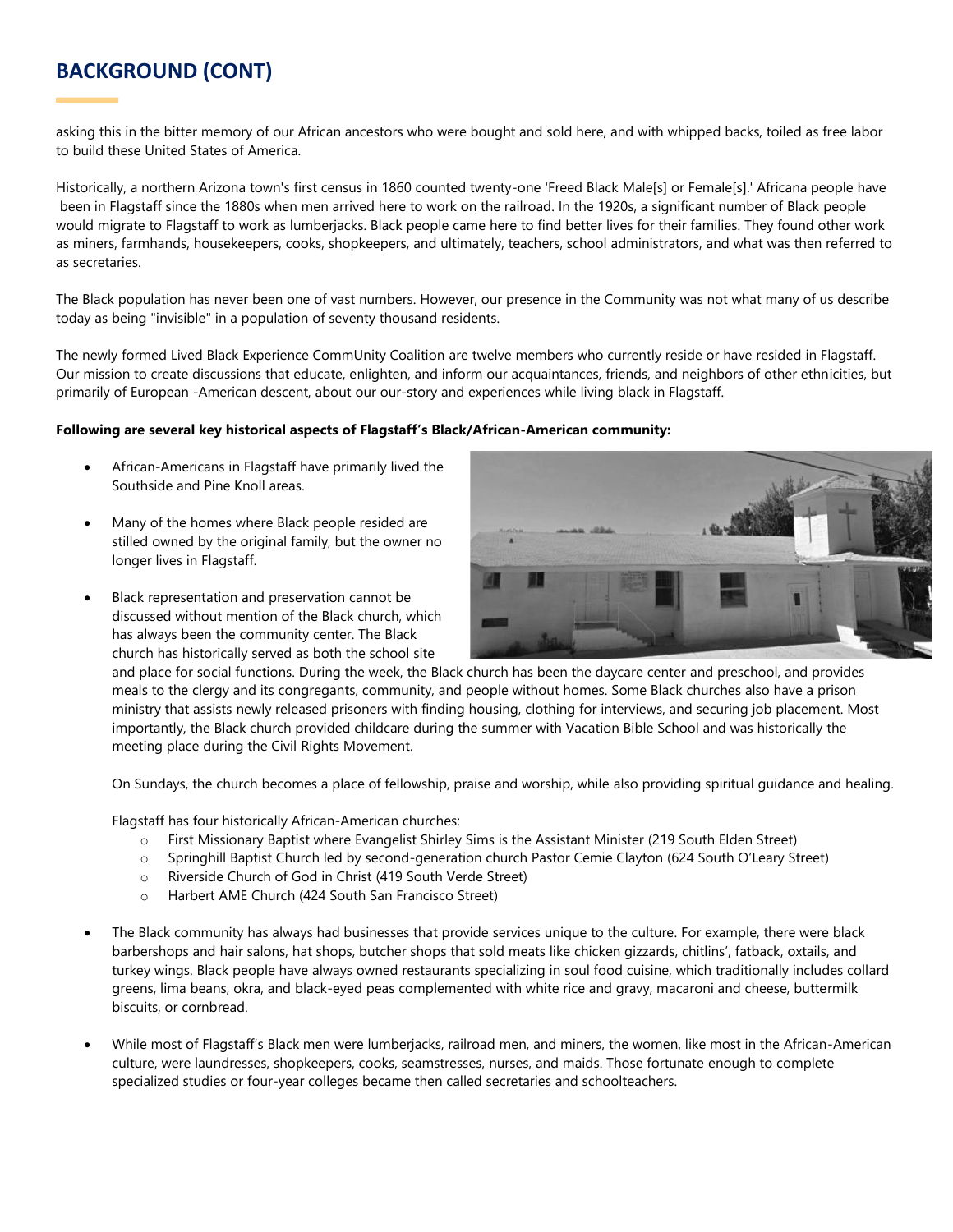# **BACKGROUND (CONT)**

- Some Black men found a decent living becoming personal drivers and lawn care workers to the wealthy or maintenance workers at schools and businesses— Very few Negros were able to attend college after graduating high school. Most Black men completed college degrees after returning home from WWII.
- Flagstaff had an Elks Lodge and Black Masonic Hall. It should be noted that European-American Masons and Shriners met in a separate hall. The Benevolent and Protective Order of the Elks of the World is an African-American fraternal order that was established in 1897 in the United States. The Elks Order is said to have descended from the Free African Society, the first formal Black society in America. When traveling or moving to a new city or state, Negro people would seek to find an Elks Lodge for dining, lodging assistance, and trusted guidance and advice while traveling.

These lodges were listed in the Negro Motorist Green Book, an annual guidebook used by Black travelers to navigate Arizona during Jim Crow. The guidebook featured Black-owned businesses and hotels, gas stations, restaurants, barbershops and beauty parlors, and dance-halls where Negro people were welcomed. Flagstaff had listings for rooming houses that also provided meals.

The Sims, one of the few remaining longtime black Flagstaff families, now owns the historic Elks Club location on San Francisco Street.

## **CONTEXTUALIZATION**

Despite the rich historical tapestry of Black/African-American culture in Flagstaff, there remain few physical representations of this culture to date. As part of this ongoing conversation, we seek to examine how this "erasure" has happened, recognize the significance of this history, and move forward in ways that recognize, honor, and preserve the legacy of Black culture in Flagstaff's ever evolving story. To provide a contextual framework for this discussion, we will look at the lingering representations of Black culture in Flagstaff, and question the limitations thereof:

There are only two brick and mortar representations of African-American/Black businesses in Flagstaff – a barbershop and a co-op market that assists in launching retail and food businesses. Flagstaff's other Black businesses are operated from the proprietor's home. While there may be others, the following are the only known businesses to longtime Black Flagstaff residents:

- 1. **Dirty Bird Spices** is owned by **Brandon Billings-Reber** (2703 North 1at Street)
- 2. **Destiney's Creations**, offering homemade bath and body products and handmade greeting cards, was created and is owned by **Coral and Destiney Evans**; products are available at the Market of Dreams located at 2532 East 7th Avenue, and other local retailers
- 3. **Elijah Smith** provides DJ services for private parties and special events
- 4. **Gallyvant/Jewelry, Women's Clothing, and Accessories** is owned by **Kim Robinson**; this business transitioned from a downtown Flagstaff brick and mortar business to an online and mobile business
- 5. **Jerry Nickels** is a local musician (**DuB and Down with the Blues**), personal designer clothing line, and food caterer
- 6. **Kutz Barber Shop and College** is owned by **Jabar Nickels** (2219 East 7th Avenue)
- 7. Black communities have always had its celebrated soul food chefs who do catering for church fundraisers and special events (i.e., baby showers, wedding receptions, and the family dinners served after a funeral service). **Ms. Sissy Hickman's** culinary skills are well known throughout the Flagstaff African-American community.



Next to Black spirituality and religion, Black culture uses the Arts to tell "our-story," through drawing and painting, literature, poetry, music, and theatre. The only artistic evidence of African-American cultural preservation in Flagstaff is a mural on the Murdoch Community Center wall, originally the Dunbar School site, a formerly segregated elementary school named after African-American poet Paul Laurence Dunbar. The mural depicts Black community leaders and influencers from the Segregation era. If one did not drive or walk down East Brennen Avenue, they may never know that people of African descent are somehow connected to Flagstaff.

We are grateful to then community activist, Mayor Coral Evans, for organizing community